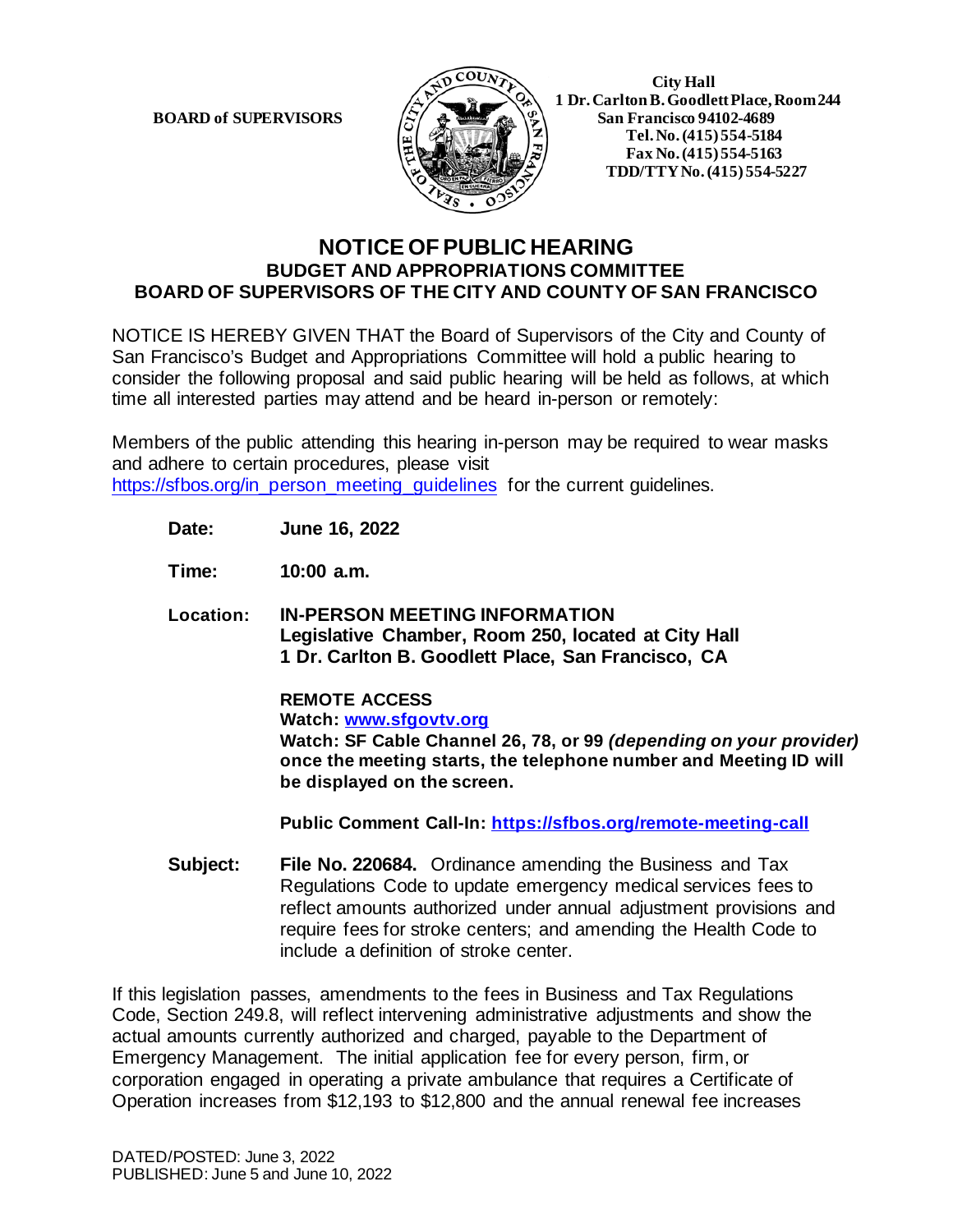from \$6,096 to \$6,400. The annual ambulance permit fee for every person, firm, or corporation holding a Certificate of Operation increases from \$1,950 to \$2,048. The Initial Application fees for an EMS Training Program increases from \$2,163 to \$2,272; a Paramedic Program increases from \$1,445 to \$1,517; an Emergency Medical Technician ("EMT") Program increases from \$1,445 to \$1,517; and increases \$725 \$762 for a Continuing Education Program. EMS Training Program Renewal will increase from \$1,085 to \$1,139 for a Paramedic Program; increase from \$792 to \$832 for an EMT Program; and increase from \$439 to \$461 for a Continuing Education Program. Applying for an initial EMT Certificate will increase from \$177 to 183; renewal of current and valid EMT Certificate, not including EMT-Paramedic, will increase from \$130 to \$135 due every two years; and an application for initial EMT Paramedic Accreditation will increase from \$38 to \$40. Fees that are due and payable annually in advance to the Department of Emergency Management by the following facilities that receive patients through Ambulance Service Providers will increase from \$18,596 to \$19,523 for Receiving Hospitals; STEMI Centers will increase from \$22,728 to \$23,861; and establishes a new fee of \$23,861 for Stroke Centers.

In accordance with Administrative Code, Section 67.7-1, persons who are unable to attend the hearing on this matter may submit written comments prior to the time the hearing begins. These comments will be made as part of the official public record in this matter and shall be brought to the attention of the Board of Supervisors. Written comments should be addressed to Angela Calvillo, Clerk of the Board, City Hall, 1 Dr. Carlton B. Goodlett Place, Room 244, San Francisco, CA, 94102 or sent via email [\(board.of.supervisors@sfgov.org\).](mailto:board.of.supervisors@sfgov.org) Information relating to this matter is available in the Office of the Clerk of the Board or the Board of Supervisors' Legislative Research Center [\(https://sfbos.org/legislative-research-center-lrc\).](https://sfbos.org/legislative-research-center-lrc) Agenda information relating to this matter will be available for public review on Friday, June 10, 2022.

For any questions about this hearing, please contact the Assistant Clerk for the Budget and Appropriations Committee:

Brent Jalipa  $(Brent.Jalipa@stgov.org$  ~ (415) 554-7712)

*Please Note: The Department is open for business, but employees are working from home. Please allow 48 hours for us to return your call or email.* 

Misafonner

Angela Calvillo Clerk of the Board of Supervisors City and County of San Francisco

bjj:ams